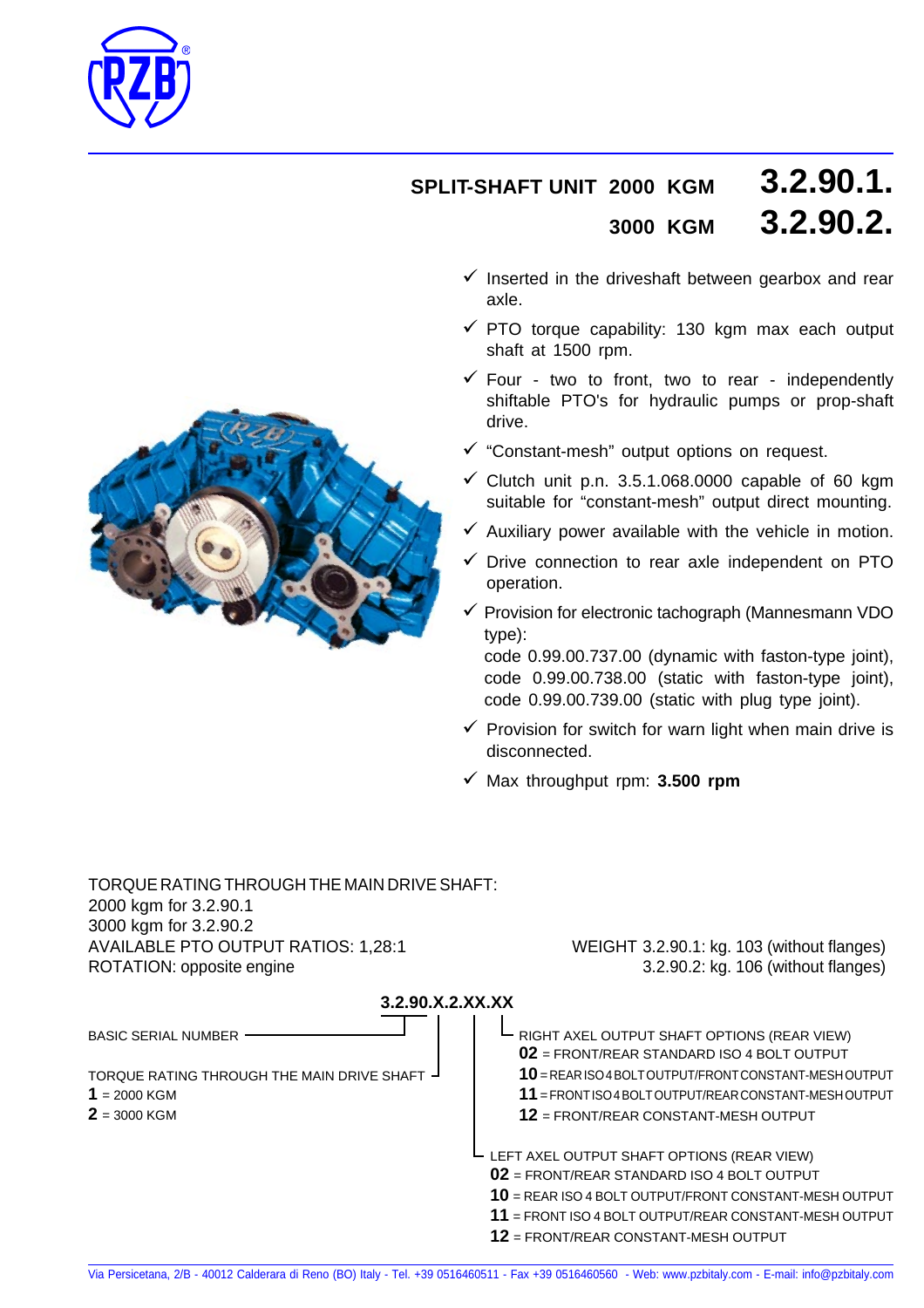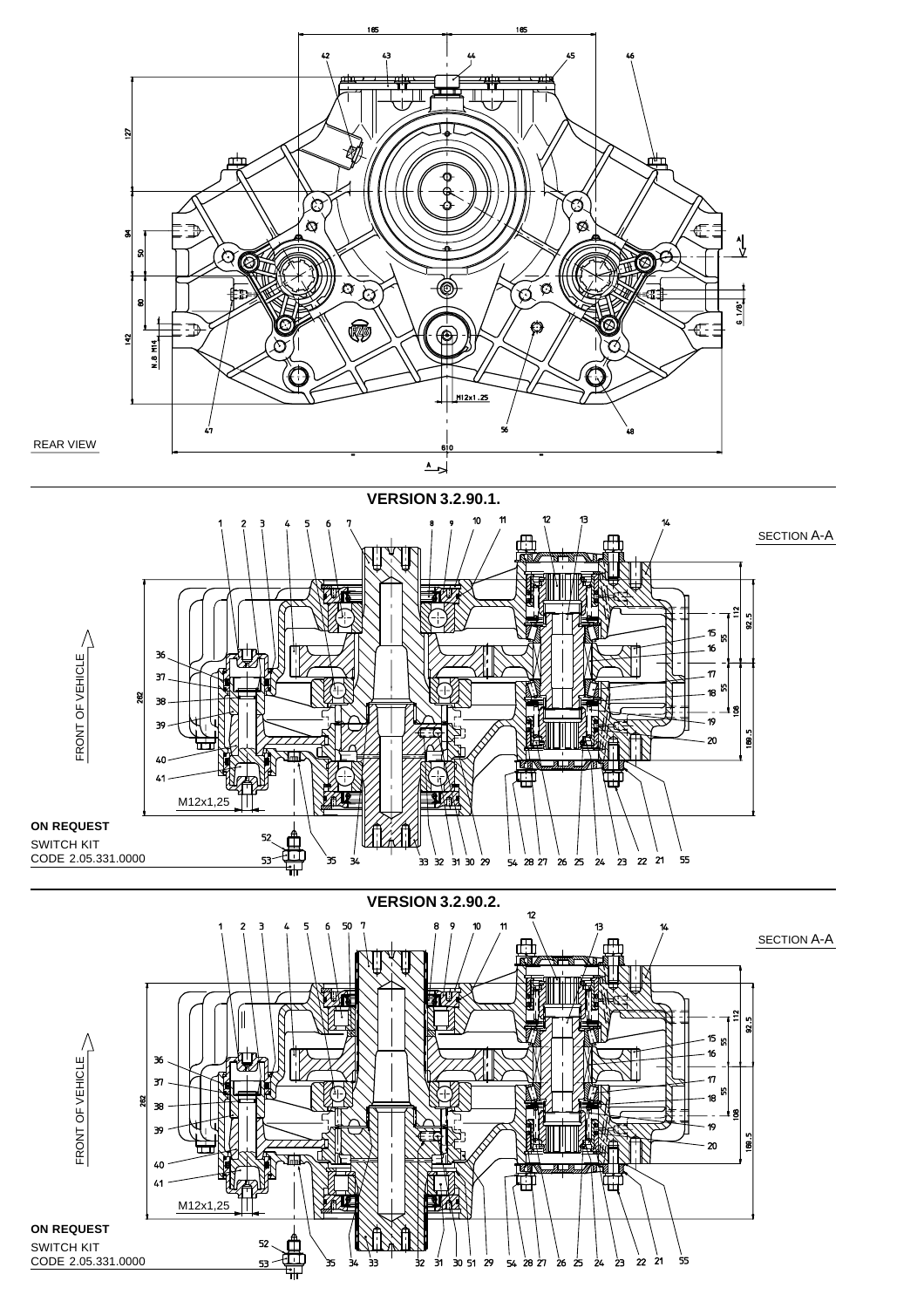| REF.           | <b>CODE</b>                          | <b>DESCRIPTION</b>                                | QT.                     | REF. | <b>CODE</b>                   | <b>DESCRIPTION</b>                                           | QT.            |
|----------------|--------------------------------------|---------------------------------------------------|-------------------------|------|-------------------------------|--------------------------------------------------------------|----------------|
| $\mathbf{1}$   |                                      | 1.08.01.001.00   Cylinder 218B/5                  | $\overline{2}$          | 29   | 1.17.02.080.00 Splined sleeve |                                                              | $\mathbf{1}$   |
| 2              |                                      | 0.07.01.022.00 Circlip 20e UNI 7435               | $\mathbf{1}$            |      | 30 0.11.01.002.00             | <b>Ball 3/8"</b>                                             | 3              |
| 3              | 0.07.05.002.00                       | Circlip SB52                                      | 2                       |      |                               |                                                              |                |
|                |                                      |                                                   |                         |      |                               | 0.10.01.041.00   Bearing 6313NR (P.T.O. 3.2.90.1)            |                |
| $\overline{4}$ |                                      | 1.11.03.107.00 Gear 50 T (P.T.O. 3.2.90.1)        | $\mathbf{1}$            | 31   | 0.10.03.022.00                | Bearing NUP 216 (P.T.O. 3.2.90.2)                            |                |
|                |                                      | 1.11.03.109.00 Gear 50 T (P.T.O. 3.2.90.2)        |                         |      |                               |                                                              | 1              |
|                |                                      |                                                   |                         |      | 32   1.28.01.006.00           | Coil spring mod.15                                           | 3              |
| 5              | 0.10.01.042.00 Bearing 6217          |                                                   | 1                       |      |                               |                                                              |                |
|                |                                      |                                                   |                         |      |                               | 1.13.01.152.00 Shaft (P.T.O. 3.2.90.1)                       |                |
| 6              |                                      | 0.10.01.040.00   Bearing 6313 (P.T.O. 3.2.90.1)   | $\mathbf{1}$            | 33   | 1.13.01.162.00                | Shaft (P.T.O. 3.2.90.2)                                      | $\mathbf{1}$   |
|                |                                      | 0.10.03.021.00   Bearing NJ 216 (P.T.O. 3.2.90.2) |                         |      |                               |                                                              |                |
|                |                                      |                                                   |                         |      | 34 0.10.06.017.00             | Needle cage K50x55x20H                                       |                |
| $\overline{7}$ |                                      | 1.13.01.151.00 Shaft (P.T.O. 3.2.90.1)            | $\mathbf{1}$            |      | 35 0.12.01.077.00             | Plug M14x1,5 DIN 906                                         | 1              |
|                |                                      | 1.13.01.161.00 Shaft (P.T.O. 3.2.90.2)            |                         |      | 36 0.08.02.137.00             | O-Ring OR 6150 Viton                                         | 2              |
|                |                                      |                                                   |                         | 37   | 0.08.02.138.00                | O-Ring OR 3187 Viton                                         | 2              |
| 8              |                                      | 0.08.01.091.00 Seal 90x110x12 Viton               | 2                       |      | 38   0.08.02.136.00           | O-Ring OR 119 Viton                                          | 1              |
| 9              | 1.27.02.122.00 Ring                  |                                                   | $\overline{2}$          |      | 39   1.21.02.038.00           | Piston                                                       |                |
|                |                                      | 10 0.07.02.046.00 Circlip 150i UNI 7437           | $\overline{2}$          |      | 40   1.22.01.044.00           | Fork                                                         |                |
| 11             |                                      | 0.08.02.140.00   O-Ring OR 4562 Viton             | $\overline{2}$          |      | 41   1.21.01.030.00           | Piston                                                       |                |
|                | 12   1.17.02.071.00   Splined sleeve |                                                   | 4                       |      | 42 0.12.01.049.00             | Plug 18x1,5 FIAT 1/43236/11                                  |                |
|                | 13   1.13.02.040.00   Shaft          |                                                   | $\overline{2}$          |      | 43   1.24.01.094.00           | Cover                                                        |                |
| 14 I           | 1.01.05.010.00 Housing               |                                                   | $\mathbf{1}$            | 44   |                               | 0.12.01.115.00 Filler-breather G1/2"                         |                |
|                | 15   1.11.10.108.00   Gear 39 T      |                                                   | $\overline{2}$          |      |                               | 45   0.01.01.076.00   Capscrew TE with flange M8x20 DIN 6921 | 6              |
|                |                                      | 16 0.06.01.018.00 Key 14x9x40 UNI 6604 - type "B" | 4                       |      | 46   0.12.01.065.00           | Plug 22x1,5 FIAT 1/43244/11                                  | 2              |
|                | 17   0.10.05.027.00                  | Bearing 32010X                                    | $\overline{\mathbf{4}}$ |      | 47 0.12.01.059.00             | Plug U-908G1/8                                               | $\overline{4}$ |
|                | 18   1.26.01.132.00   Ring           |                                                   | 4                       |      | 48 0.12.01.002.00             | Plug FIAT 1/43262/11                                         | 2              |
|                | 19   1.28.01.075.00   Coil spring    |                                                   | 4                       |      | 50   1.26.01.122.00           | Spacer (P.T.O. 3.2.90.2)                                     | 1              |
|                |                                      | 20 0.08.02.119.00 O-Ring OR 6275 Viton            | 8                       |      | 51 0.07.02.047.00             | Circlip 140i UNI 7437 (P.T.O. 3.2.90.2)                      | 1              |
|                | 21   1.24.01.113.00   Cover          |                                                   | 4                       |      |                               |                                                              |                |
|                | 22 0.02.02.031.00                    | Stud M12x30 UNI 5911                              | 16                      |      |                               | ON REQUEST: KIT SWITCH 2.05.331.0000                         |                |
|                | 23   1.27.02.079.00                  | Ring                                              | 4                       |      |                               | 52 0.04.01.108.00 Washer 14,5x20x0,5                         | 1              |
|                | 24   1.26.01.085.00   Spacer         |                                                   | 4                       |      |                               | 53 0.99.00.160.00   Indicator switch                         | $\mathbf{1}$   |
|                |                                      | 25 0.07.01.016.00 Circlip 42e UNI 7435            | 4                       |      |                               |                                                              |                |
|                | 26   1.21.02.025.00   Piston         |                                                   | 4                       |      |                               | 54   0.04.08.002.00   Lockwasher 12,5 DIN 7980               | 16             |
|                | 27 0.07.02.012.00                    | Circlip 80i UNI 7437                              | 8                       | 55   | 1.29.01.131.00                | Gasket                                                       | 4              |
|                |                                      | 28 0.03.01.019.00 Hex nut M12 ch. 17              | 16                      | 56   | 0.12.01.114.00 Oil level plug |                                                              | $\mathbf{1}$   |

## **ON REQUEST: DOUBLE-ACTING AIR CONTROL TO CONNECT/DISCONNECT MAIN DRIVE CODE 0.00.04.023.00**



|                        | <b>SPECIFICATIONS</b>                  |  |  |  |  |
|------------------------|----------------------------------------|--|--|--|--|
| Fluid:                 | Air, filtered and oiled                |  |  |  |  |
| Operating pressure:    | 10 Bar max.                            |  |  |  |  |
| Operating temperature: | from $-5^{\circ}$ C to $+70^{\circ}$ C |  |  |  |  |